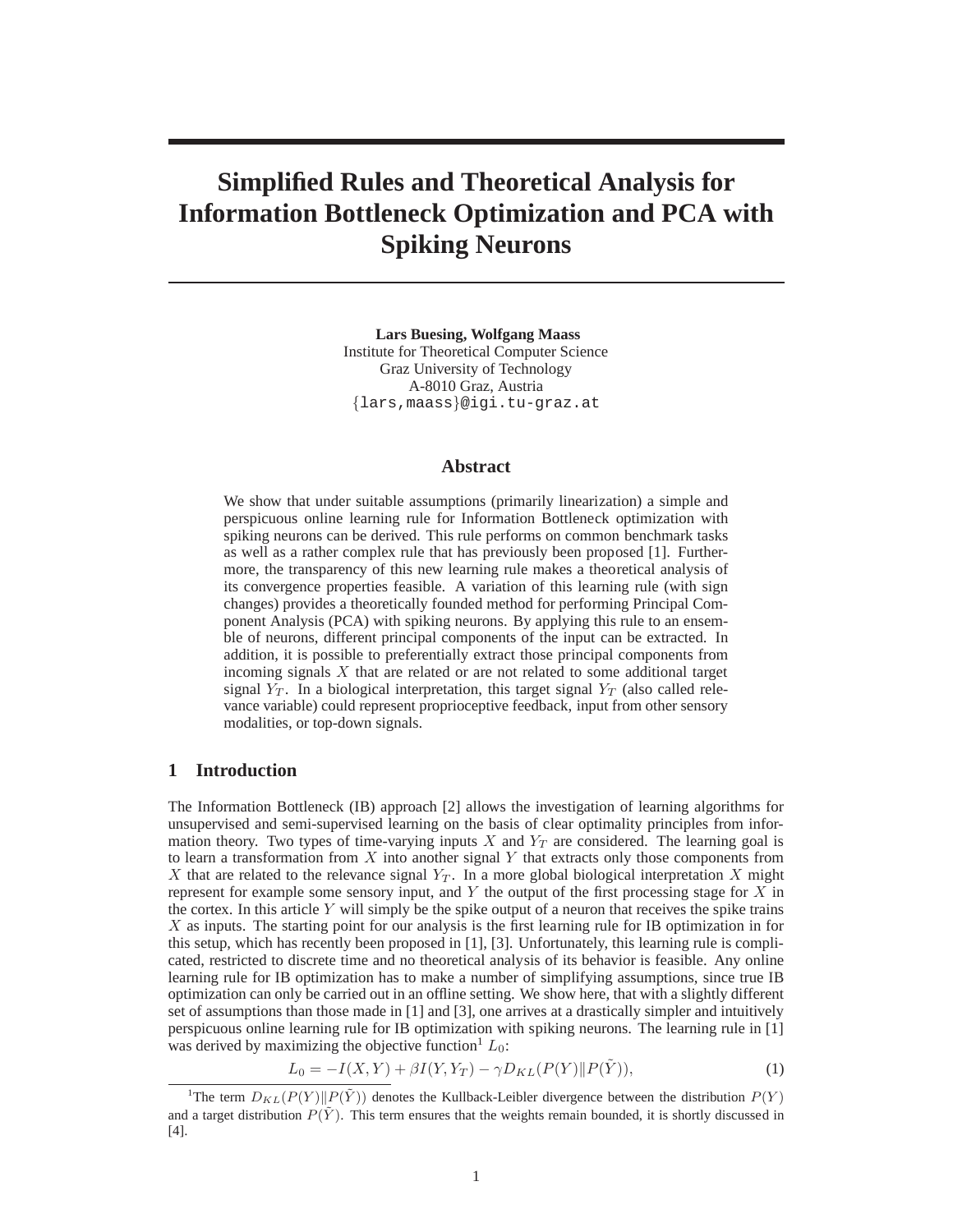where  $I(.,.)$  denotes the mutual information between its arguments and  $\beta$  is a positive trade-off factor. The target signal  $Y_T$  was assumed to be given by a spike train. The learning rule from [1] (see [3] for a detailed interpretation) is quite involved and requires numerous auxiliary definitions (hence we cannot repeat it in this abstract). Furthermore, it can only be formulated in discrete time (steps size  $\Delta t$ ) for reasons we want to outline briefly: In the limit  $\Delta t \rightarrow 0$  the essential contribution to the learning rule, which stems from maximizing the mutual information  $I(Y, Y_T)$  between output and target signal, vanishes. This difficulty is rooted in a rather technical assumption, made in appendix

A.4 in [3], concerning the expectation value  $\bar{\bar{\rho}}^k$  at time step k of the neural firing probability  $\rho$ , given the information about the postsynaptic spikes and the target signal spikes up to the preceding time step  $k - 1$  (see our detailed discussion in [4])<sup>2</sup>. The restriction to discrete time prevents the application of powerful analytical methods like the Fokker-Planck equation, which requires continuous time, for analyzing the dynamics of the learning rule.

In section 2 of this paper, we propose a much simpler learning rule for IB optimization with spiking neurons, which can also be formulated in continuous time. In contrast to [3], we approximate the critical term  $\bar{\bar{\rho}}^k$  with a linear estimator, under the assumption that X and  $Y_T$  are positively correlated. Further simplifications in comparison to [3] are achieved by considering a simpler neuron model (the linear Poisson neuron, see [5]). However we show through computer simulation in [4] that the resulting simple learning rule performs equally well for the more complex neuron model with refractoriness from [1] - [5]. The learning rule presented here can be analyzed by the means of the drift function of the corresponding Fokker-Planck equation. The theoretical results are outlined in section 3, followed by the consideration of a concrete IB optimization task in section 4. A link between the presented learning rule and Principal Component Analysis (PCA) is established in section 5. A more detailed comparison of the learning rule presented here and the one of [3] as well as results of extensive computer tests on common benchmark tasks can be found in [4].

#### **2 Neuron model and learning rule for IB optimization**

We consider a linear Poisson neuron with N synapses of weights  $w = (w_1, \dots, w_N)$ . It is driven by the input X, consisting of N spike trains  $X_j(t) = \sum_i \delta(t - t_j^i)$ ,  $j \in \{1, ..., N\}$ , where  $t_j^i$  denotes the time of the i'th spike at synapse j. The membrane potential  $u(t)$  of the neuron at time t is given by the weighted sum of the presynaptic activities  $\nu(t) = (\nu_1(t), \dots, \nu_N(t))$ :

$$
u(t) = \sum_{j=1}^{N} w_j \nu_j(t)
$$
  
\n
$$
\nu_j(t) = \int_{-\infty}^t \epsilon(t-s) X_j(s) ds.
$$
\n(2)

The kernel  $\epsilon(.)$  models the EPSP of a single spike (in simulations  $\epsilon(t)$  was chosen to be a decaying exponential with a time constant of  $\tau_m = 10$  ms). The postsynaptic neuron spikes at time t with the probability density  $g(t)$ :

$$
g(t) = \frac{u(t)}{u_0},
$$

with  $u_0$  being a normalization constant. The postsynaptic spike train is denoted as  $Y(t) = \sum_i \delta(t$  $t_f^i$ ), with the firing times  $t_f^i$ .

We now consider the IB task described in general in [2], which consists of maximizing the objective function  $L_{\text{IB}}$ , in the context of spiking neurons. As in [6], we introduce a further term  $L_3$  into the the objective function that reflects the higher metabolic costs for the neuron to maintain strong synapses, a natural, simple choice being  $L_3 = -\lambda \sum w_j^2$ . Thus the complete objective function  $\tilde{L}$ to maximize is:

$$
L = L_{IB} + L_3 = -I(X, Y) + \beta I(Y_T, Y) - \lambda \sum_{j=1}^{N} w_j^2.
$$
 (3)

<sup>&</sup>lt;sup>2</sup>The remedy, proposed in section 3.1 in [3], of replacing the mutual information  $I(Y, Y_T)$  in  $L_0$  by an information rate  $I(Y, Y_T)/\Delta t$  does not solve this problem, as the term  $I(Y, Y_T)/\Delta t$  diverges in the continuous time limit.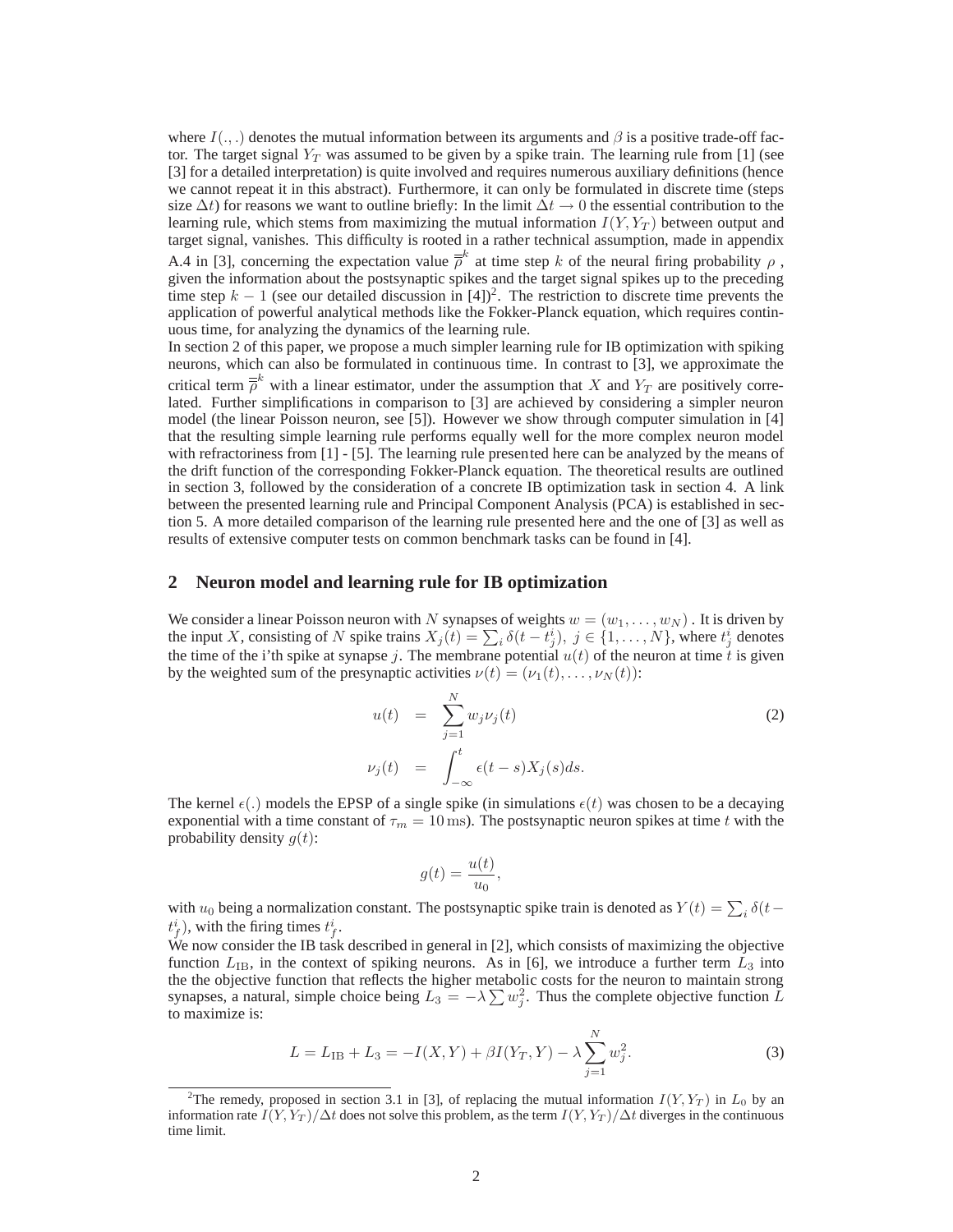The objective function L differs slightly from  $L_0$  given in (1), which was optimized in [3]; this change turned out to be advantageous for the PCA learning rule given in section 5, without significantly changing the characteristics of the IB learning rule.

The online learning rule governing the change of the weights  $w_i(t)$  at time t is obtained by a gradient ascent of the objective function  $L$ :

$$
\frac{d}{dt}w_j(t) = \alpha \frac{\partial L}{\partial w_j}.
$$

For small learning rates  $\alpha$  and under the assumption that the presynaptic input X and the target signal  $Y_T$  are stationary processes, the following learning rule can be derived:

$$
\frac{d}{dt}w_j(t) = \alpha \frac{Y(t)\nu_j(t)}{u(t)\overline{u}(t)} \left( -\left(u(t) - \overline{u}(t)\right) + \beta \left(F[Y_T](t) - \overline{F[Y_T]}(t)\right) \right) - \alpha \lambda w_j(t), \quad (4)
$$

where the operator (.) denotes the low-pass filter with a time constant  $\tau_C$  (in simulations  $\tau_C = 3s$ ), i. e. for a function  $f$ :

$$
\overline{f}(t) = \frac{1}{\tau_C} \int_{-\infty}^{t} \exp\left(-\frac{t-s}{\tau_C}\right) f(s)ds.
$$
 (5)

The operator  $F[Y_T](t)$  appearing in (4) is equal to the expectation value of the membrane potential  $\langle u(t) \rangle_{X|Y_T} = E[u(t)] \overline{Y_T}$ , given the observations  $(Y_T(\tau) | \tau \in \mathbb{R})$  of the relevance signal; F is thus closely linked to estimation and filtering theory. For a known joint distribution of the processes  $X$ and  $Y_T$ , the operator F could in principal be calculated exactly, but it is not clear how this quantity can be estimated in an online process; thus we look for a simple approximation to  $F$ . Under the above assumptions,  $F$  is time invariant and can be approximated by a Volterra series (for details see [4]):

$$
\langle u(t) \rangle_{X|Y_T} = F[Y_T](t) = \sum_{n=0}^{\infty} \int_{\mathbb{R}} \cdots \int_{\mathbb{R}} \kappa_n(t - t_1, \dots, t - t_n) \prod_{i=1}^n Y_T(t_i) dt_i.
$$
 (6)

In this article, we concentrate on the situation, where F can be well approximated by its linearization  $F_1[Y_T](t)$ , corresponding to a linear estimator of  $\langle u(t) \rangle_{X|Y_T}$ . For  $F_1[Y_T](t)$  we make the following ansatz:

$$
F[Y_T](t) \approx F_1[Y_T](t) = c \cdot u_T(t) = c \int_{\mathbb{R}} \kappa_1(t - t_1) Y_T(t_1) dt_1.
$$
 (7)

According to (7), F is approximated by a convolution  $u_T(t)$  of the relevance signal  $Y_T$  and a suitable prefactor c. Assuming positively correlated X and  $Y_T$ ,  $\kappa_1(t)$  is chosen to be a non-anticipating decaying exponential  $\exp(-t/\tau_0)\Theta(t)$  with a time constant  $\tau_0$  (in simulations  $\tau_0 = 100$  ms), where  $\Theta(t)$  is the Heaviside step function. This choice is motivated by the standard models for the impact of neuromodulators (see [7]), thus such a kernel may be implemented in a realistic biological mechanism. It turned out that the choice of  $\tau_0$  was not critical, it could be varied over a decade ranging from 10 ms to 100 ms. The prefactor c appearing in (7) can be determined from the fact that  $F_1$  is the optimal linear estimator of the form given in (7), leading to:

$$
c = \frac{\langle u_T(t), u(t) \rangle}{\langle u_T(t), u_T(t) \rangle}.
$$

The quantity  $c$  can be estimated online in the following way:

$$
\frac{d}{dt}c(t) = (u_T(t) - \overline{u}_T(t)) [(u(t) - \overline{u}(t)) - c(t)(u_T(t) - \overline{u}_T(t))].
$$

Using the above definitions, the resulting learning rule is given by (in vector notation):

$$
\frac{d}{dt}w(t) = \alpha \frac{Y(t)v(t)}{u(t)\overline{u}(t)} \left[ -(u(t) - \overline{u}(t)) + c(t)\beta(u_T(t) - \overline{u}_T(t)) \right] - \alpha \lambda w(t).
$$
\n(8)

Equation (8) will be called the spike-based learning rule, as the postsynaptic spike train  $Y(t)$  explicitly appears. An accompanying rate-base learning rule can also be derived:

$$
\frac{d}{dt}w(t) = \alpha \frac{\nu(t)}{u_0 \overline{u}(t)} \left[ -(u(t) - \overline{u}(t)) + c(t)\beta(u_T(t) - \overline{u}_T(t)) \right] - \alpha \lambda w(t). \tag{9}
$$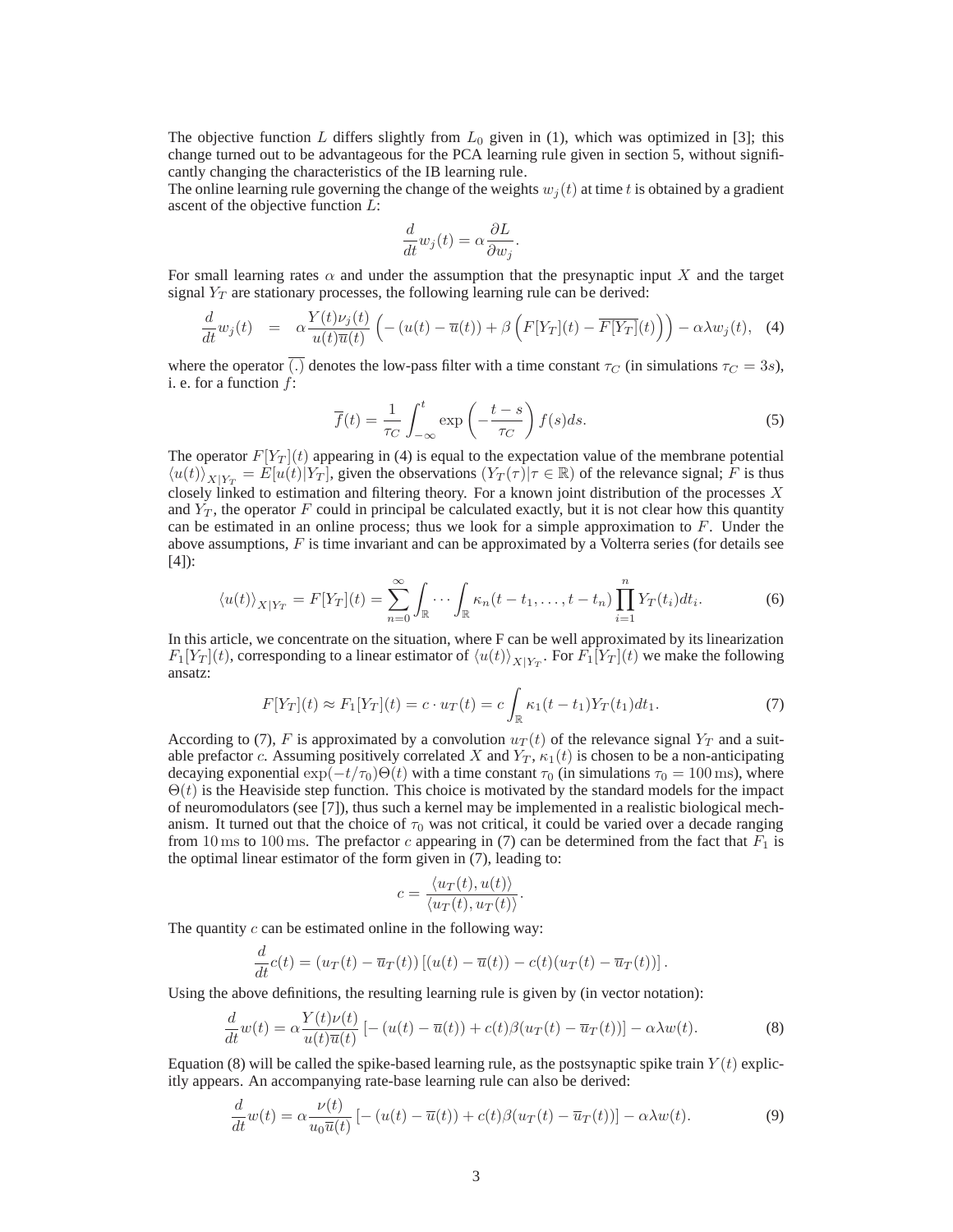# **3 Analytical results**

The learning rules (8) and (9) are stochastic differential equations for the weights  $w_i$  driven by the processes  $Y(.)$ ,  $\nu_j(.)$  and  $u_T(.)$ , of which the last two are assumed to be stationary with the means  $\langle v_i(t) \rangle = v_0$  and  $\langle u_T(t) \rangle = u_{T,0}$  respectively. The evolution of the solutions  $w(t)$  to (8) and (9) may be studied via a Master equation for the probability distribution of the weights  $p(w, t)$  (see [8]). For small learning rates  $\alpha$ , the stationary distribution  $p(w)$  sharply peaks<sup>3</sup> at the roots of the drift function  $A(w)$  of the corresponding Fokker-Planck equation (the detailed derivation is given in [4]). Thus, for  $\alpha \ll 1$ , the temporal evolution of the learning rules (8) and (9) may be studied via the deterministic differential equation:

$$
\frac{d}{dt}\hat{w} = A(\hat{w}) = \alpha \frac{1}{\nu_0 u_0 z} \left( -C^0 + \beta C^1 \right) \hat{w} - \alpha \lambda \hat{w}
$$
\n(10)

$$
z = \sum_{j=1}^{N} \hat{w}_j, \tag{11}
$$

where z is the total weight. The matrix  $C = -C^0 + \beta C^1$  (with the elements  $C_{ij}$ ) has two contributions.  $C^0$  is the covariance matrix of the input and the matrix  $C^1$  quantifies the covariance between the activities  $\nu_j$  and the trace  $u_T$ :

$$
C_{ij}^0 = \langle \nu_i(t), \nu_j(t) \rangle
$$
  
\n
$$
C_{ij}^1 = \frac{\langle \nu_i(t), u_T(t) \rangle \langle u_T(t), \nu_j(t) \rangle}{\langle u_T(t), u_T(t) \rangle}.
$$

Now the critical points  $w^*$  of dynamics of (10) are investigated. These critical points, if asymptotically stable, determine the peaks of the stationary distribution  $p(w)$  of the weights w; we therefore expect the solutions of the stochastic equations to fluctuate around these fixed points  $w^*$ . If  $\beta$  and  $\lambda$ are much larger than one, the term containing the matrix  $C^0$  can be neglected and equation (10) has a unique stable fixed point  $w^*$ :

$$
w^* \propto C^T
$$
  

$$
C_i^T = \langle \nu_i(t), u_T(t) \rangle.
$$

Under this assumption the maximal mutual information between the target signal  $Y_T(t)$  and the output of the neuron  $Y(t)$  is obtained by a weight vector  $w = w^*$  that is parallel to the covariance vector  $C^T$ .

In general, the critical points of equation (10) depend on the eigenvalue spectrum of the symmetric matrix C: If all eigenvalues are negative, the weight vector  $\hat{w}$  decays to the lower hard bound 0. In case of at least one positive eigenvalue (which exists if  $\beta$  is chosen large enough), there is a unique stable fixed point  $w^*$ :

$$
w^* = \frac{\mu}{\lambda u_0 \nu_0 \bar{b}} b
$$
  
\n
$$
\bar{b} := \sum_{i=1}^N b_i.
$$
 (12)

The vector b appearing in (12) is the eigenvector of C corresponding to the largest eigenvalue  $\mu$ . Thus, a stationary unimodal<sup>4</sup> distribution  $p(w)$  of the weights w is predicted, which is centered around the value  $w^*$ .

## **4 A concrete example for IB optimization**

A special scenario of interest, that often appears in the literature (see for example [1], [9] and [10]), is the following: The synapses, and subsequently the input spike trains, form  $M$  different subgroups

<sup>&</sup>lt;sup>3</sup>It can be shown that the diffusion term in the FP equation scales like  $\mathcal{O}(\alpha)$ , i. e. for small learning rates  $\alpha$ , fluctuations tend to zero and the dynamics can be approximated by the differential equation (10) .

<sup>&</sup>lt;sup>4</sup>Note that  $p(w)$  denotes the distribution of the weight vector, not the distribution of a single weight  $p(w_i)$ .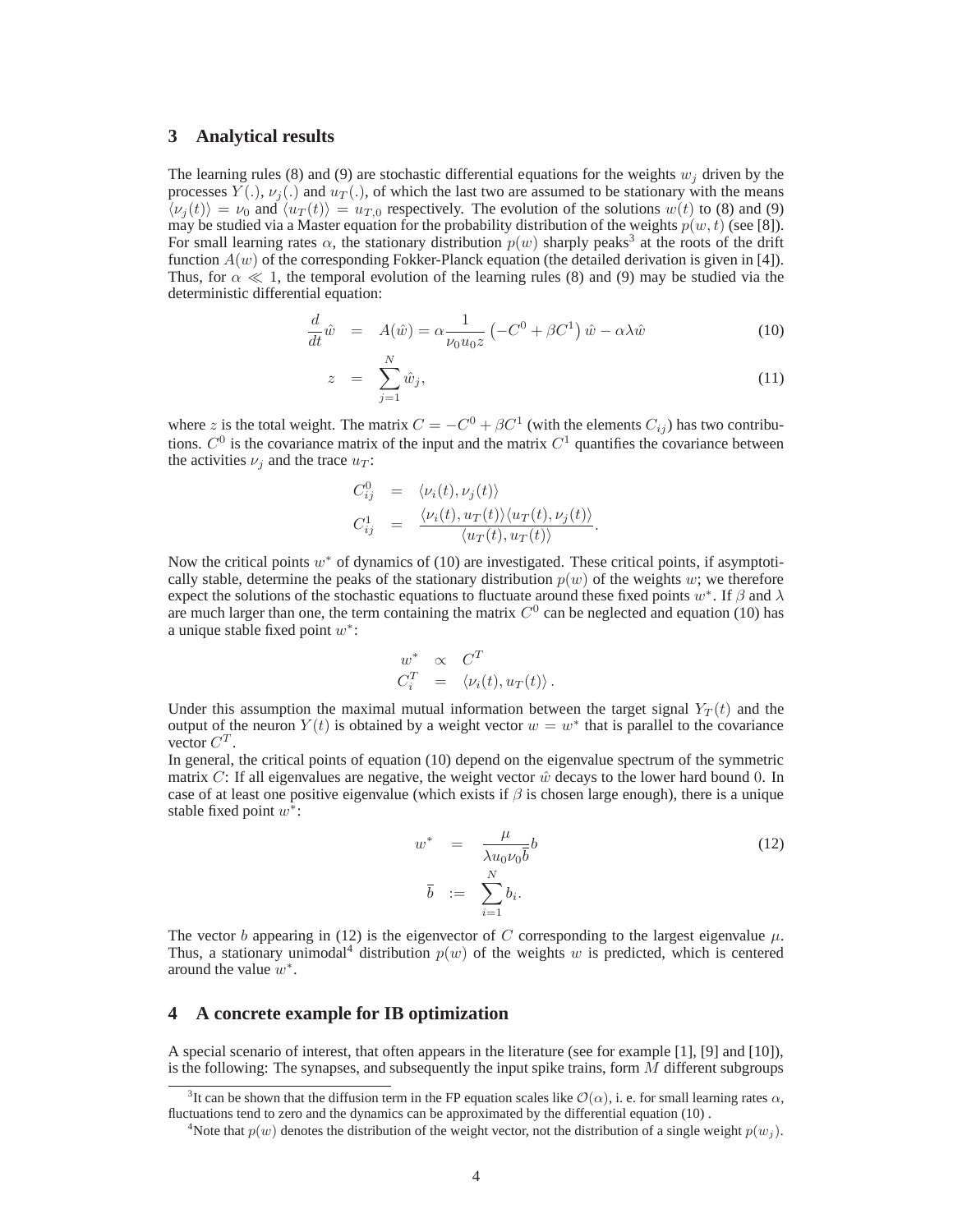

Figure 1: **A** The basic setup for the Information Bottleneck optimization. **B**-**D** Numerical and analytical results for the IB optimization task described in section 4. The temporal evolution of the average weights  $\tilde{w}_l = 1/M \sum_{j \in G_l} w_j$  of the four different synaptic subgroups  $G_l$  are shown. **B** The performance of the spike-based rule (8). The highest trajectory corresponds to  $\tilde{w}_1$ ; it stays close to its analytical predicted fixed point value obtained from (12), which is visualized by the upper dashed line. The trajectory just below belongs to  $\tilde{w}_3$ , for which the fixed point value is also plotted as dashed line. The other two trajectories  $\tilde{w}_2$  and  $\tilde{w}_4$  decay and eventually fluctuate above the predicted value of zero. **C** The performance of the rate-based rule (9); results are analogous to the ones of the spike-based rule. **D** Simulation of the deterministic equation (10).

 $G_l, l \in \{1, ..., N/M\}$  of the same size  $N/M \in \mathbb{N}$ . The spike trains  $X_j$  and  $X_k, j \neq k$ , are statistically independent if they belong to different subgroups; within a subgroup there is a homogeneous covariance term  $C_{jk}^0 = c_l$ ,  $j \neq k$  for  $j, k \in G_l$ , which can be due either to spike-spike correlations or correlations in rate modulations. The covariance between the target signal  $Y_T$  and the spike trains  $X_i$  is homogeneous among a subgroup.

As a numerical example, we consider in figure 1 a modification of the IB task presented in figure 2 of [1]. The  $N = 100$  synapses form  $M = 4$  subgroups  $G_l = \{25(l-1)+1, \ldots, 25l\}, l \in \{1, \ldots, 4\}.$ Synapses in  $G_1$  receive Poisson spike trains of constant rate  $\nu_0 = 20$  Hz, which are mutually spikespike correlated with a correlation-coefficient<sup>5</sup> of 0.5. The same holds for the spike trains of  $G_2$ . Spike trains for  $G_3$  and  $G_4$  are uncorrelated Poisson trains with a common rate modulation, which is equal to low pass filtered white noise (cut-off frequency  $5 \text{ Hz}$ ) with mean  $\nu_0$  and standard deviation (SD)  $\sigma = \nu_0/2$ . The rate modulations for  $G_3$  and  $G_4$  are however independent (though identically distributed). Two spike trains for different synapse subgroups are statistically independent. The target signal  $Y_T$  was chosen to be the sum of two Poisson trains. The first is of constant rate  $\nu_0$  and has spike-spike correlations with  $G_1$  of coefficient 0.5; the second is a Poisson spike train with the same rate modulation as the spike trains of  $G_3$  superimposed by additional white noise of SD 2 Hz. Furthermore, the target signal was turned off during random intervals<sup>6</sup>. The resulting evolution of the weights is shown in figure 1, illustrating the performance of the spike-based rule (8) as well as of the rate-based rule (9). As expected, the weights of  $G_1$  and  $G_3$  are potentiated as  $Y_T$  has mutual information with the corresponding part of the input. The synapses of  $G_2$  and  $G_4$  are depressed. The analytical result for the stable fixed point  $w^*$  obtained from (12) is shown as dashed lines and is in good agreement with the numerical results. Furthermore the trajectory of the solution  $\hat{w}(t)$  to

<sup>&</sup>lt;sup>5</sup>Spike-spike correlated Poisson spike trains were generated according to the method outlined in [9].

<sup>6</sup>These intervals of silence were modeled as random telegraph noise with a time constant of 200 ms and a overall probability of silence of 0.5.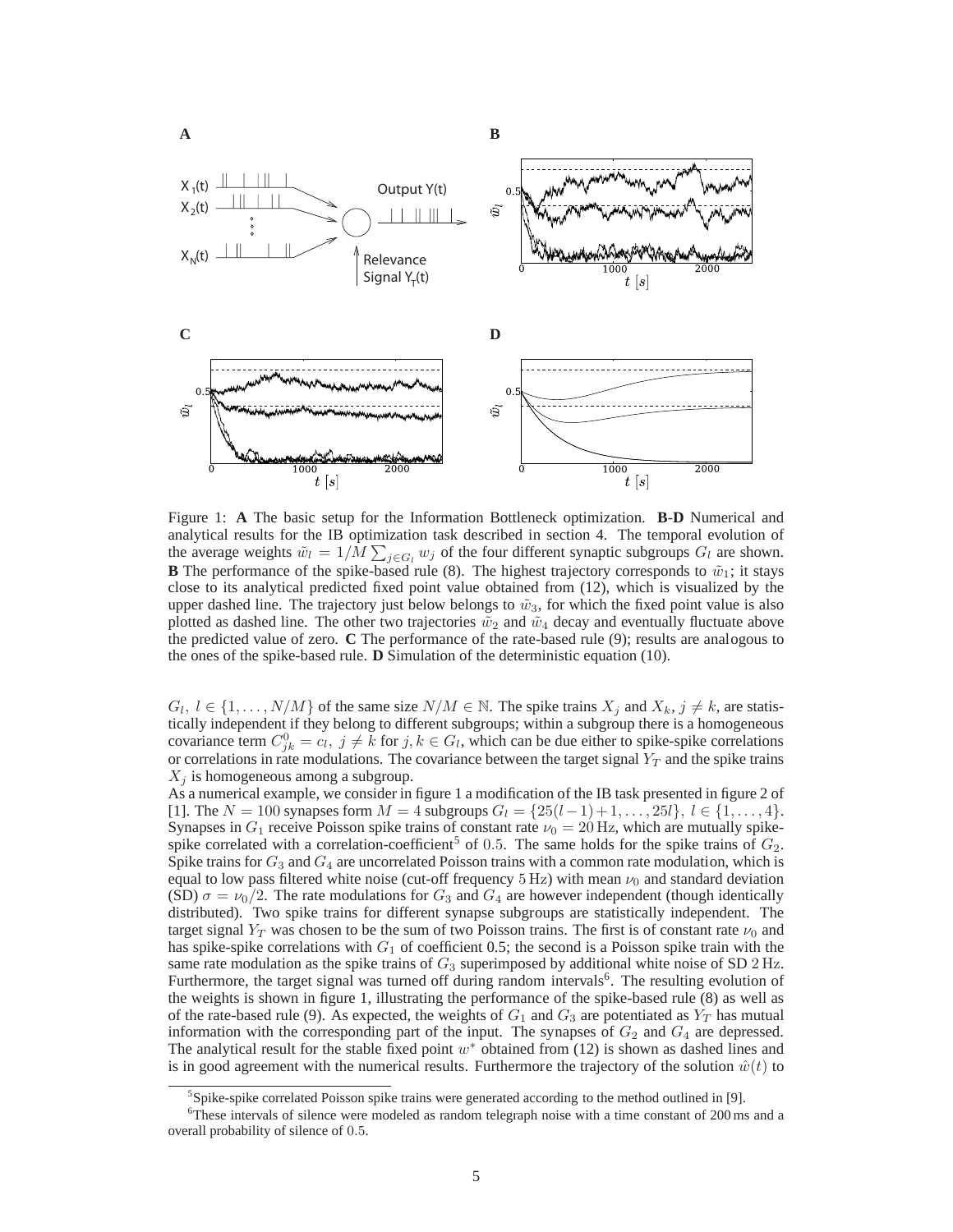the deterministic equation (10) is plotted.

The presented concrete IB task was slightly changed from the one presented in [1], because for the setting used here, the largest eigenvalue  $\mu$  of C and its corresponding eigenvector b can be calculated analytically. The simulation results for the original setting in [1] can also be reproduced with the simpler rules (8) and (9) (not shown).

## **5 Relevance-modulated PCA with spiking neurons**

The presented learning rules (8) and (9) exhibit a close relation to Principal Component Analysis (PCA). A learning rule which enables the linear Poisson neuron to extract principal components from the input  $X(.)$  can be derived by maximizing the following objective function:

$$
L_{\rm PCA} = -L_{\rm IB} - \lambda \sum_{j=1}^{N} w_j^2 = +I(X, Y) - \beta I(Y_T, Y) - \lambda \sum_{j=1}^{N} w_j^2,
$$
\n(13)

which just differs from (3) by a change of sign in front of  $L_{IB}$ . The resulting learning rule is in close analogy to (8):

$$
\frac{d}{dt}w(t) = \alpha \frac{Y(t)\nu(t)}{u(t)\overline{u}(t)} \left[ (u(t) - \overline{u}(t)) - c(t)\beta(u_T(t) - \overline{u}_T(t)) \right] - \alpha \lambda w(t).
$$
\n(14)

The corresponding rate-based version can also be derived. Without the trace  $u_T(.)$  of the target signal, it can be seen that the solution  $\hat{w}(t)$  of deterministic equation corresponding to (14) (which is of the same form as (10) with the obvious sign changes) converges to an eigenvector of the covariance matrix  $C^0$ . Thus, for  $\beta = 0$  we expect the learning rule (14) to perform PCA for small learning rates  $\alpha$ . The rule (14) without the relevance signal is comparable to other PCA rules, e. g. the covariance rule (see [11]) for non-spiking neurons.

The side information given by the relevance signal  $Y_T(.)$  can be used to extract specific principal components from the input, thus we call this paradigm relevance-modulated PCA. Before we consider a concrete example for relevance-modulated PCA, we want to point out a further application of the learning rule (14).

The target signal  $Y_T$  can also be used to extract different components from the input with different neurons (see figure 2). Consider  $m$  neurons receiving the same input  $X$ . These neurons have the outputs  $Y_1(.,..., Y_m(t))$ , target signals  $Y_T^1(.,..., Y_T^m(t))$  and weight vectors  $w^1(t),..., w^m(t)$ , the latter evolving according to (14). In order to prevent all weight vectors from converging towards the same eigenvector of  $C^0$  (the principal component), the target signal  $Y_T^i$  for neuron  $\tilde{i}$  is chosen to be the sum of all output spike trains except  $Y_i$ :

$$
Y_T^i(t) = \sum_{j=1, \ j \neq i}^N Y_j(t). \tag{15}
$$

If one weight vector  $w^{i}(t)$  is already close to the eigenvector  $e^{k}$  of  $C^{0}$ , than by means of (15), the basins of attraction of  $e^{k}$  for the other weight vectors  $w^{j}(t)$ ,  $j \neq i$  are reduced (or even vanish, depending on the value of  $\beta$ ). It is therefore less likely (or impossible) that they also converge to  $e^k$ . In practice, this setup is sufficiently robust, if only a small number ( $\leq 4$ ) of different components is to be extracted and if the differences between the eigenvalues  $\lambda_i$  of these principal components are not too big<sup>7</sup>. For the PCA learning rule, the time constant  $\tau_0$  of the kernel  $\kappa_1$  (see (7)) had to be chosen smaller than for the IB tasks in order to obtain good performance; we used  $\tau_0 = 10 \,\text{ms}$  in simulations. This is in the range of time constants for IPSPs. Hence, the signals  $Y_T^i$  could probably be implemented via lateral inhibition.

The learning rule considered in [3] displayed a close relation to Independent Component Analysis (ICA). Because of the linear neuron model used here and the linearization of further terms in the derivation, the resulting learning rule (14) performs PCA instead of ICA.

The results of a numerical example are shown in figure 2. The  $m = 3$  for the regular PCA experiment neurons receive the same input  $X$  and their weights change according to (14). The weights and input spike trains are grouped into four subgroups  $G_1, \ldots, G_4$ , as for the IB optimization discussed

<sup>&</sup>lt;sup>7</sup>Note that the input X may well exhibit a much larger number of principal components. However it is only possible to extract a limited number of them by different neurons at the same time.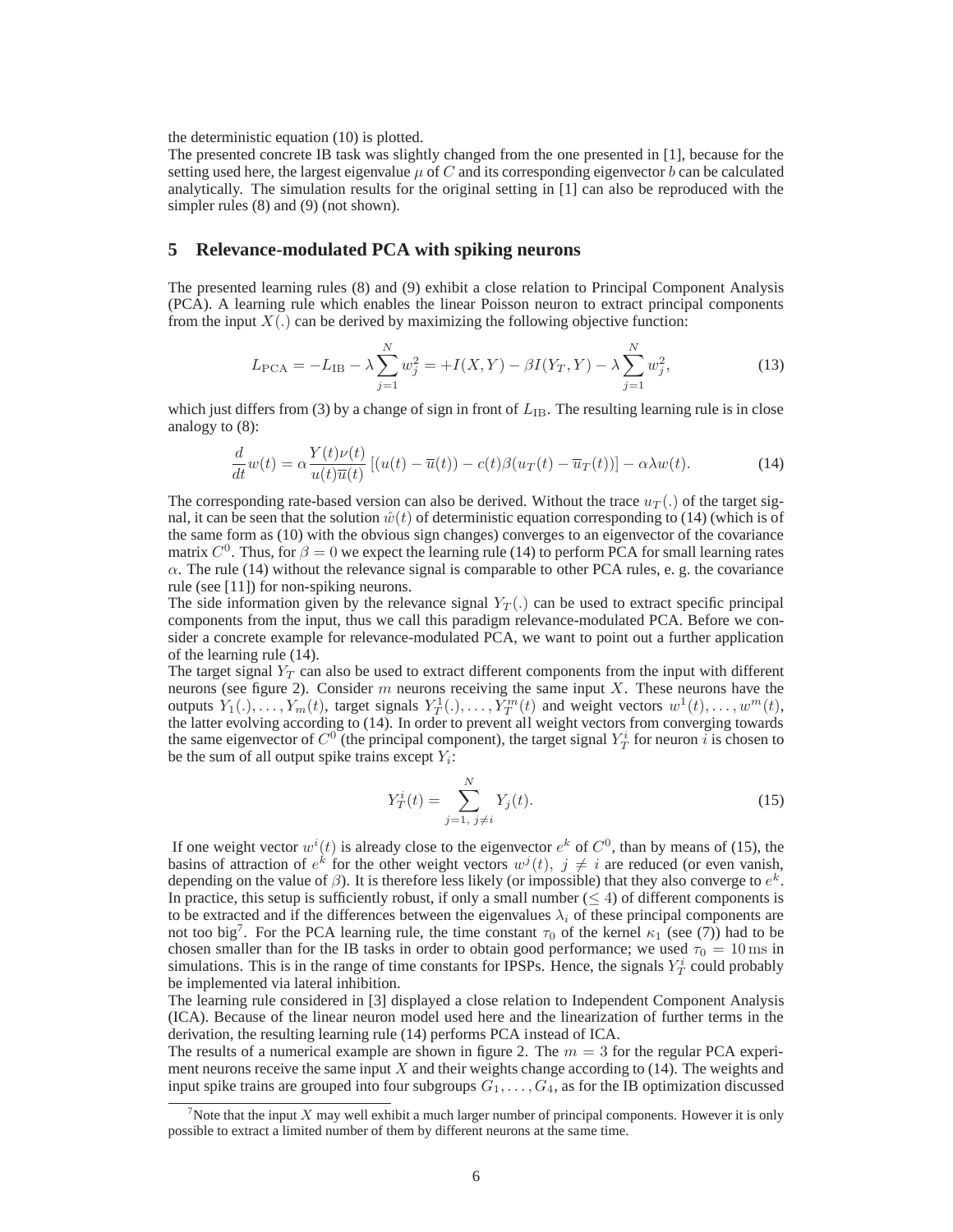

Figure 2: **A** The basic setup for the PCA task: The  $m$  different neurons receive the same input  $X$ and are expected to extract different principal components of it. **B**-**F** The temporal evolution of the average subgroup weights  $\tilde{w}_l = 1/25 \sum_{j \in G_l} w_j$  for the groups  $G_1$  (black solid line),  $G_2$  (light gray solid line) and G<sup>3</sup> (dotted line). **B**-**C** Results for the relevance-modulated PCA task: neuron 1 (fig. **B**) specializes on  $G_2$  and neuron 2 (fig. **C**) on subgroup  $G_3$ . **D-F** Results for the regular PCA task: neuron 1 (fig. **D**) specialize on  $G_1$ , neuron 2 (fig. **E**) on  $G_2$  and neuron 3 (fig. **F**) on  $G_3$ .

in section 4. The only difference is that all groups (except for  $G_4$ ) receive spike-spike correlated Poisson spike trains with a correlation coefficient for the groups  $G_1$ ,  $G_2$ ,  $G_3$  of 0.5, 0.45, 0.4 respectively. Group  $G_4$  receives uncorrelated Poisson spike trains. As can be seen in figure 2 **D** to **F**, the different neurons specialize on different principal components corresponding to potentiated synaptic subgroups  $G_1$ ,  $\tilde{G}_2$  and  $G_3$  respectively. Without the relevance signals  $Y_T^i(.)$ , all neurons tend to specialize on the principal component corresponding to  $G_1$  (not shown).

As a concrete example for relevance-modulated PCA, we consider the above setup with slight modifications: Now we want  $m = 2$  neurons to extract the components  $G_2$  and  $G_3$  from the input X, and not the principal component  $G_1$ . This is achieved with an additional relevance signal  $Y_T^0$ , which is the same for both neurons and has spike-spike correlations with  $G_2$  and  $G_3$  of 0.45 and 0.4. We add the term  $\gamma I(Y, Y_T^0)$  to the objective function (13), where  $\gamma$  is a positive trade-off factor. The resulting learning rule has exactly the same structure as (14), with an additional term due to  $Y_T^0$ . The numerical results are presented in figure 2 **B** and **C**, showing that it is possible in this setup to explicitly select the principle components that are extracted (or not extracted) by the neurons.

## **6 Discussion**

We have introduced and analyzed a simple and perspicuous rule that enables spiking neurons to perform IB optimization in an online manner. Our simulations show that this rule works as well as the substantially more complex learning rule that had previously been proposed in [3]. It also performs well for more realistic neuron models as indicated in [4]. We have shown that the convergence properties of our simplified IB rule can be analyzed with the help of the Fokker-Planck equation (alternatively one may also use the theoretical framework described in A.2 in [12] for its analysis). The investigation of the weight vectors to which this rule converges reveals interesting relationships to PCA. Apparently, very little is known about learning rules that enable spiking neurons to extract multiple principal components from an input stream (a discussion of a basic learning rule performing PCA is given in chapter 11.2.4 of [5]). We have demonstrated both analytically and through simulations that a slight variation of our new learning rule performs PCA. Our derivation of this rule within the IB framework opens the door to new variations of PCA where preferentially those components are extracted from a high dimensional input stream that are –or are not– related to some external relevance variable. We expect that a further investigation of such methods will shed light on the unknown principles of unsupervised and semi-supervised learning that might shape and constantly retune the output of lower cortical areas to intermediate and higher cortical areas. The learning rule that we have proposed might in principle be able to extract from high-dimensional